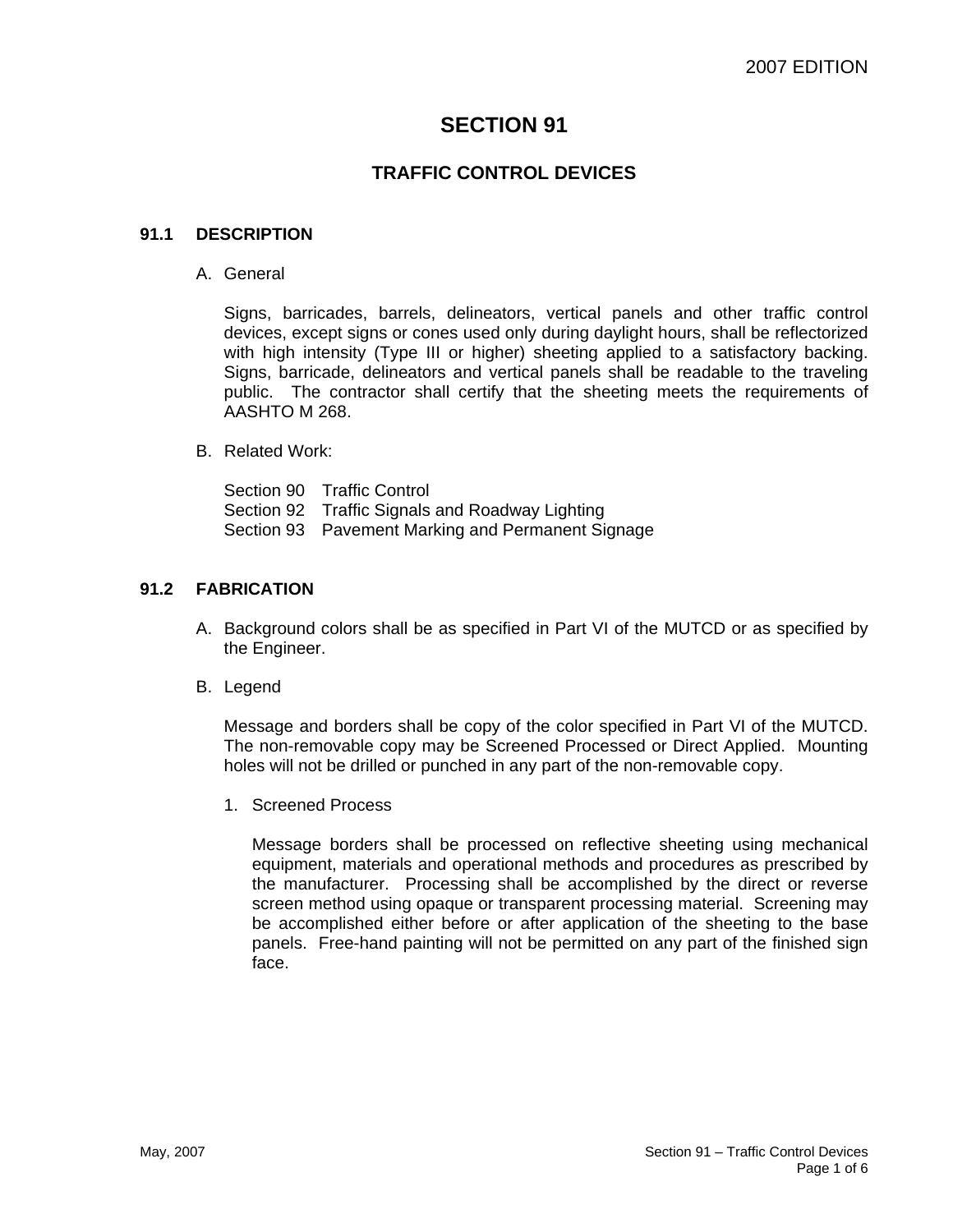2. Direct Applied

Cutout message and borders shall be reflective sheeting or opaque lettering film applied directly to clean, dust free, reflective sheeting background. Message and borders shall be, in accordance with the operational methods and procedures prescribed by the sheeting manufacturer. The finished letter, numerals, symbols and borders shall be cut with smooth regular outline, free from ragged or torn edges.

3. Removable copy will be allowed only if approved by the Engineer. Removable copy shall be of design so as not to become tilted or partially or wholly removed by wind, moisture, or other natural disturbances. Removable copy not bolted to the overall sign shall not be allowed during the hours of darkness.

## **91.3 TRAFFIC CONTROL DEVICE STANDARDS**

All types of traffic control devices shall be maintained in satisfactory condition.

A. Barricades shall conform to the requirements in Table I:

## **TABLE I**

|                                              | <b>TYPE I</b><br>(Single Rail)      | <b>TYPE II</b><br>(Double Rail)     | <b>TYPE III</b><br>(Triple Rail)                                                                           |
|----------------------------------------------|-------------------------------------|-------------------------------------|------------------------------------------------------------------------------------------------------------|
| Width of Rail                                | 8 in. min. - 12 in. max.            | 8 in. min. - 12 in. max.            | 8 in. min. -12 in. max.                                                                                    |
| Length of Rail                               | 2 ft. min.                          | 2 ft min                            | 4 ft min                                                                                                   |
| Width of Stripes*                            | 6 in.                               | 6 in.                               | 6 in.                                                                                                      |
| Height<br>No. of Reflectorized<br>Rail Faces | $3$ ft. min.<br>2 (1 ea. direction) | $3$ ft. min.<br>4 (2 ea. direction) | 3 ft. min.<br>3 (if facing traffic in 1<br>direction);<br>OR.<br>6 (if facing traffic in 2)<br>directions) |

## BARRICADE CHARACTERISTICS

\*For rails less than 3 feet long, 4-inch wide stripes shall be used.

For wooden barricades, nominal lumber dimensions will be satisfactory.

Barricades may be fabricated from lumber, metal or other suitable material and shall be frangible when struck by a vehicle at 35 mph. Markings for barricade rails shall be alternate reflectorized white and orange. Stripes shall slope downward at an angle of 45 degrees from the vertical in the direction traffic is to pass.

Striping material shall be high intensity (Type III).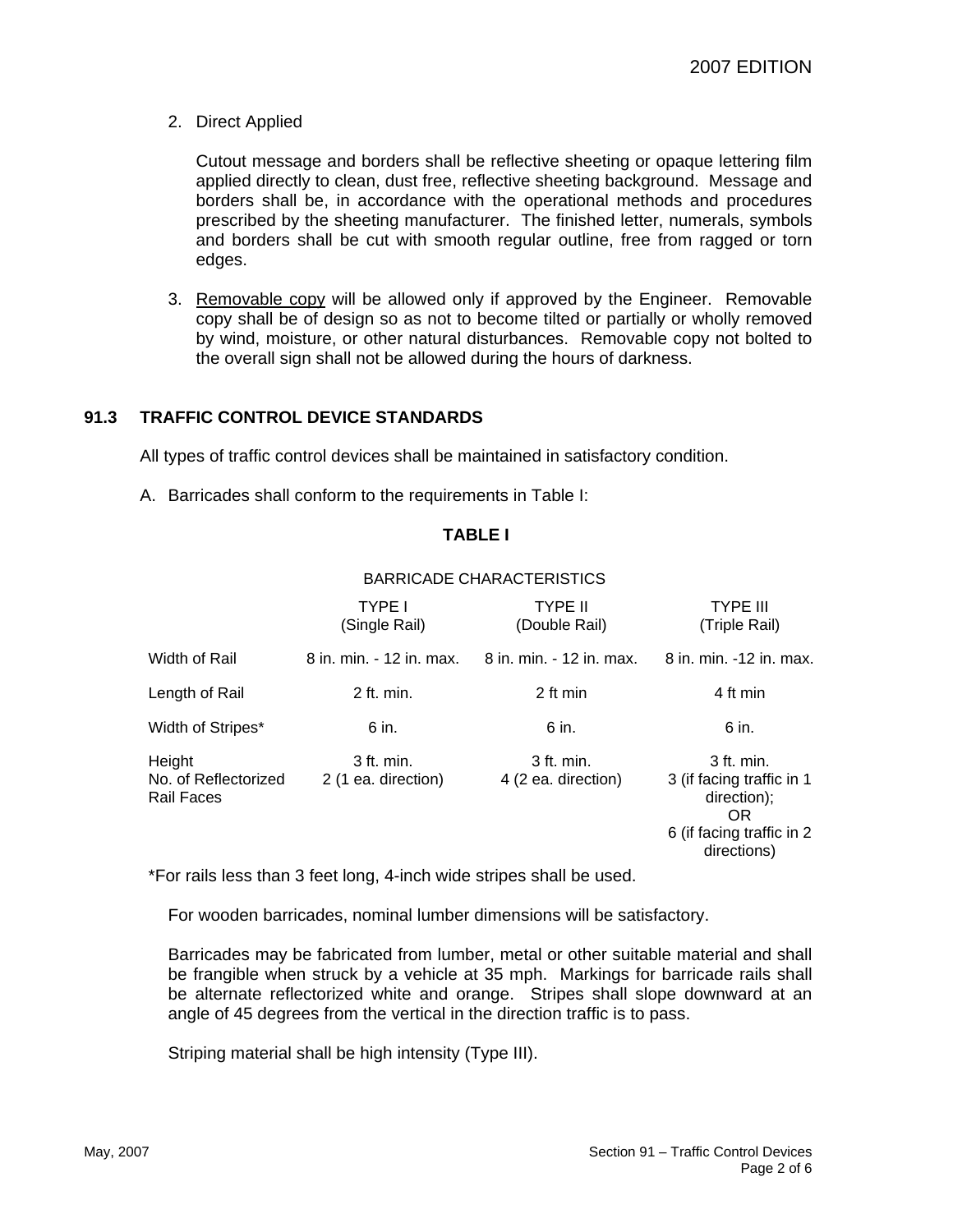- B. Flashing Beacons (Flashing Electric Lights) shall be power- operated (excludes batteries) and shall follow the design specifications for standard traffic signals, which include the following.
	- 1. Each signal unit lens shall have a visible diameter of not less than eight inches, pursuant to requirements of Part IV, MUTCD.
	- 2. The illuminating element, lens, reflector and visor shall render the beacon clearly visible to drivers it faces for a distance of at least 1/4 mile under normal atmospheric conditions unless obstructed.
	- 3. The color of the lens shall be red for a stop condition or yellow for a warning condition. The lens colors shall be in accordance with the requirements of the Institute of Traffic Engineers Standard for Adjustable Face Vehicle Traffic Control Signal Heads.

The flashing beacon shall be controlled by a device located in a separate housing unit located in a protected location. The flasher mechanism shall provide the continuous intermittent illumination of the lens or lenses of the beacon. Flashing contacts shall be equipped with filters for suppression of radio interference.

Beacons shall flash not less than 50, nor more than 60 times per minute. The illuminated period of each flash shall be not less than 1/2 and no more than 2/3 of the total cycle.

C. Barricade Warning Lights shall be portable, lens directed, enclosed lights meeting the requirements of Table II. The lens of the unit shall not be less than seven inches in diameter and shall be amber in color. They may be used in either steady burn or flashing mode.

Barricade warning lights shall be in accordance with the requirements of "ITE Standard for Flashing and Steady-Burn Barricade Warning Lights" and MUTCD, and shall be certified by the manufacturer based on results of tests made by an independent testing laboratory.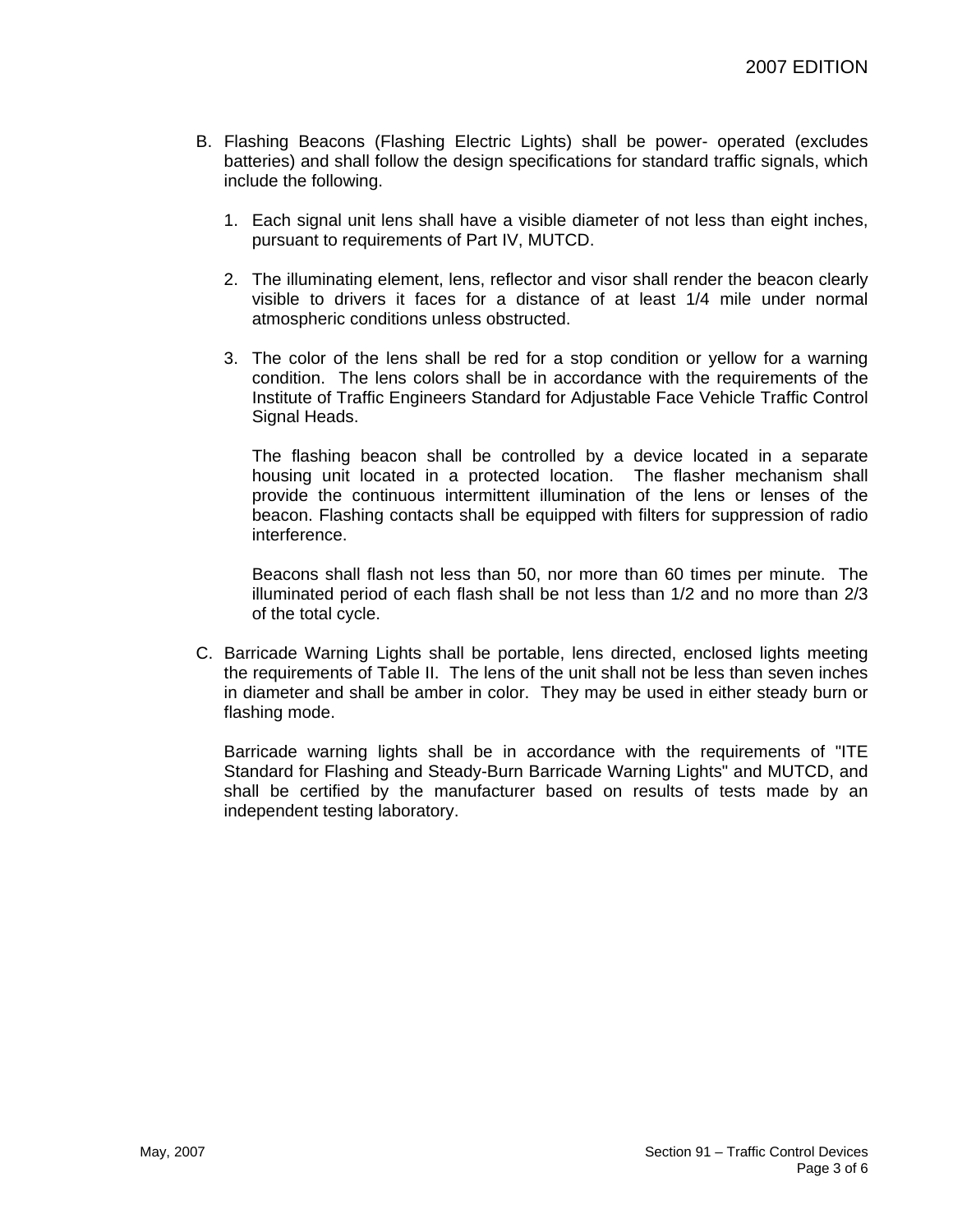## **TABLE II**

|                            | <b>TYPE A</b><br>(Low Intensity) | <b>TYPE BI</b><br>(High Intensity) | TYPE C<br>(Steady Burn) |
|----------------------------|----------------------------------|------------------------------------|-------------------------|
| Lens Directional Faces     | 1 or 2                           | 1                                  | 1 or 2                  |
| Flash Rate/min             | 55 to 75                         | 55 to 75                           | Constant                |
| Flash Duration*            | 10%                              | 8%                                 | Constant                |
| Min. Effective Intensity** | 4.0 Candela                      | 35 Candela                         |                         |
| Min. Beam Candle Power**   |                                  |                                    | 2 Candles               |
| Hours of Operation         | Dusk to Dawn                     | 24 hr/day                          | Dusk to Dawn            |

\* Length of time that instantaneous intensity is equal to or greater than effective intensity.

\*\* These values must be maintained within an elliptical pattern 9 degrees on each side of the vertical axis and 5 degrees above and below the horizontal axis.

Barricade warning lights shall flash (Type A or B) when mounted on a barricade or sign used to identify a hazard or hazardous condition. Signs or barricades used along a traveled way to identify a change in alignment shall have steady burn (Type C) warning lights.

- D. Hazard Warning Lights, when mounted shall be as follows:
	- 1. Barricades and portable standards A minimum height of 36 inches from the bottom of the lens to the roadway.
	- 2. Signs

The light shall be above the center of the sign and not be more than 24 inches above the top of the sign. The light or its housing shall not obstruct the face of the sign.

- 3. Vertical channelizing devices and independent supports The light shall be a minimum height of 36 inches above the pavement.
- E. Cones and Vertical Panels shall be in accordance with the following requirements:
	- 1. Traffic cones and tubular markers of various configurations shall be a minimum of 18 inches in height for daytime use, with a broadened base and shall withstand impact without damage to themselves or to vehicles. Orange shall be the predominate color of these devices.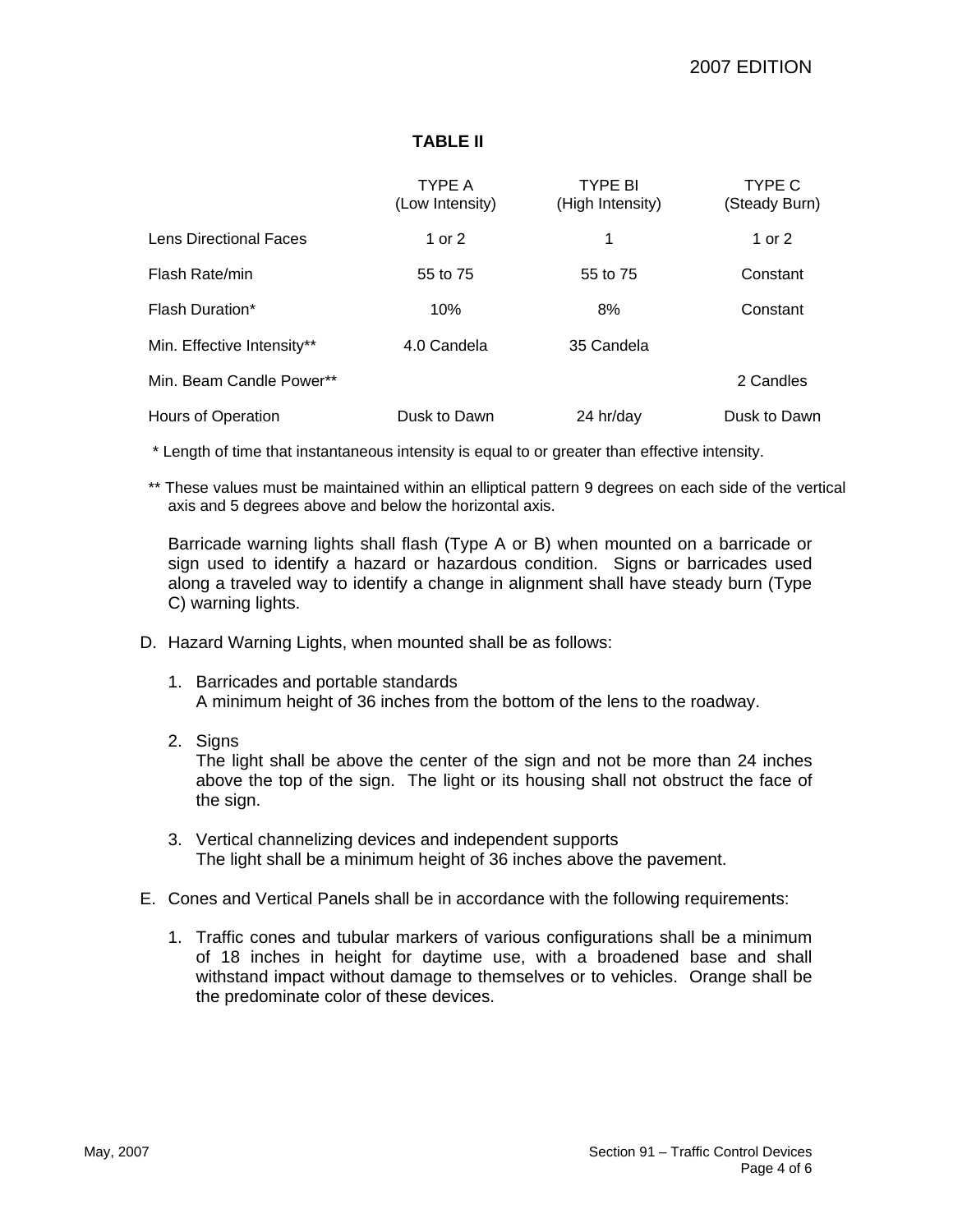Traffic cones and tubular markers shall be a minimum of 28 inches in height when used on interstate highways or when used on any highway at night.

For nighttime use, cones shall be reflectorized or equipped with lighting devices for maximum visibility. Reflectorized material shall have a smooth, sealed outer surface, which will display the same color day and night.

Reflectorization of tubular markers shall be a minimum of two, 3-inch white bands placed a maximum of two inches from the top with a maximum of six inches between the bands. Reflectorization of cones shall be provided by a minimum 6-inch white band placed a maximum of three inches from the top and a 4-inch white band spaced a minimum two inches below the 6-inch band.

2. Vertical panels shall be 8 to 12 inches in width and a minimum of 24 inches in height. The stripes shall be alternating reflectorized white and orange slanting downward at 45° degrees from the vertical toward the side on which traffic is to pass. For panels less than three feet in height, 4-inch stripes shall be used.

Mounting shall be on a single, frangible or breakaway support assembly. The mounting and base support shall be constructed to minimize hazards to motorists.

The panel shall be mounted with the top a minimum of 36 inches above the roadway.

F. Mounting posts for construction signs shall yield upon impact to minimize hazards to motorists and shall be of a height adequate to properly display the signs. Wood posts with a cross sectional area greater than 24 square inches shall be drilled to provide breakaway capability.

Portable frames for mounting traffic control signs may be used where sign mobility is required. The portable frames shall provide a minimum sign mounting height of 1 foot above the roadway and shall be frangible when struck by a vehicle at 35 mph.

- G. Pilot cars shall be four-wheel motor vehicles with appropriate signing.
- H. Temporary Pavement Marking Tape shall be provided on all roads open to traffic and shall be applied in accordance with the manufacturer's recommendations and meet the following requirements:
	- 1. Temporary Pavement Marking Tape Type 1 shall consist of a retro-reflective film on a conformable backing, pre-coated with a pressure sensitive adhesive. The adhesive shall retain the tape on the pavement under project traffic and climatic conditions for required service life for the project. The film shall retain retro-reflective characteristics during the required service life.
	- 2. Temporary Pavement Marking Tape Type 2 shall meet physical requirements of Temporary Pavement Marking Tape Type 1 and shall be removable without scarring